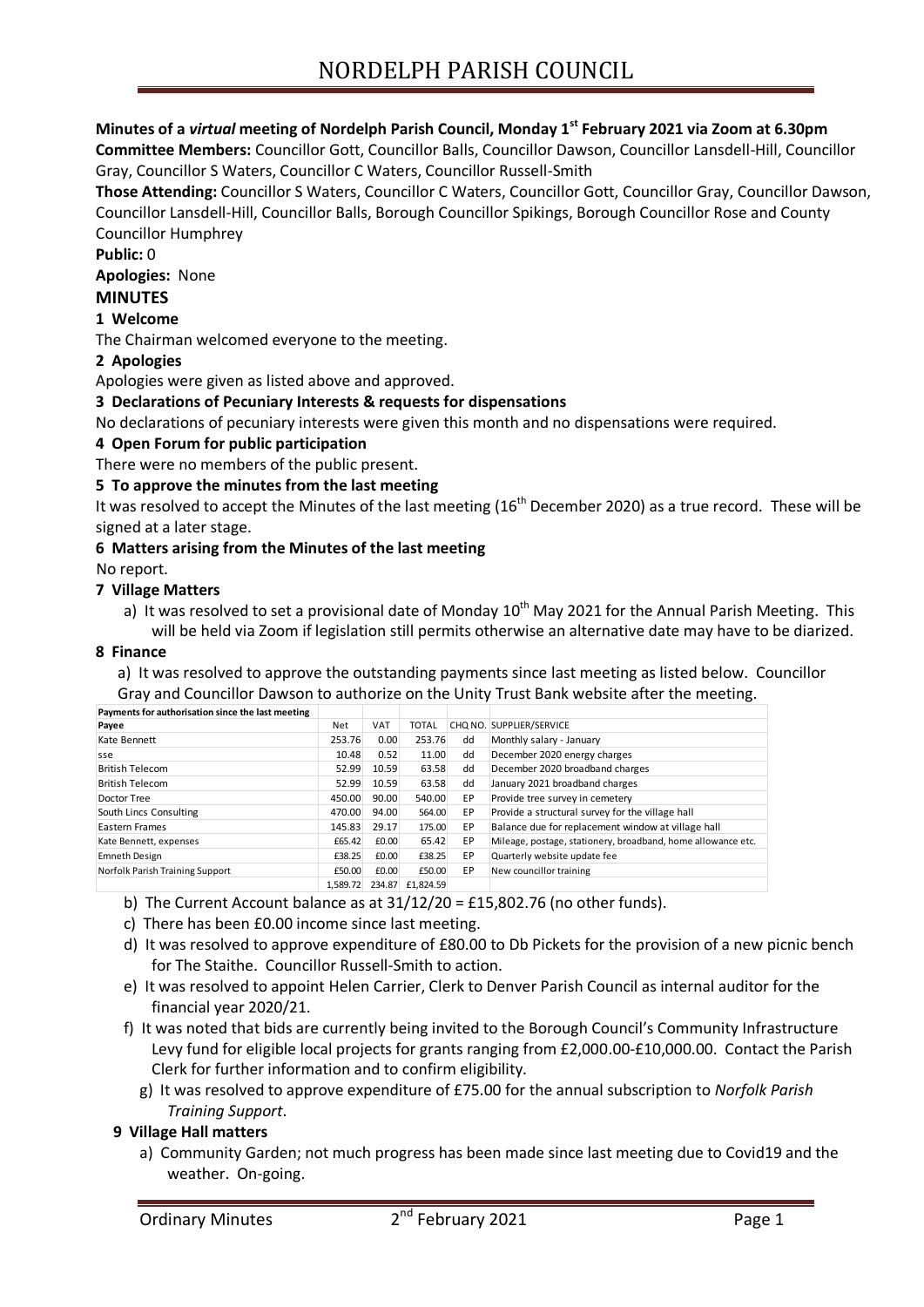- b) It was noted that the financial accounts for year ending 2019/20 are currently with the auditor.
- c) A joint meeting had been held with the Village Hall Committee and the Parish Council on  $28<sup>th</sup>$  January 2021 to discuss a way forward with the damp works and structural repairs required at the village hall as well as the need to locate the drainage system.<sup>1</sup> A preliminary investigation of the drains by a Member of the parish council would appear to show that the septic tank is still in good working order as the drains appear clear and there is no obvious leakage or complaints of foul smells but this needs confirming by the appointed contractor for the structural repairs to the village hall.
- d) It was resolved for the parish council to ring-fence £5,000.00 from their *reserves* for works at the village hall with the following caveats attached,
	- No funds will be released until the parish council has had sight of the Village Hall's audited accounts for the last financial year and is satisfied with the findings.
	- The parish council is satisfied that the Village Hall Committee has a strong membership and is working towards building a profitable village hall.
	- The Village Hall Committee will match this £5,000.00 donation with the same amount or more from their savings.
	- Further discussion needs to take place regarding who will be negotiating the final price for works required and who will be overseeing/managing the project.
- e) A quote had been received for repairs/installation to two sections of fencing to the rear of the village hall. Clerk to source two further quotes before proceeding any further. It was noted that the playing field suffers from a lot of dog foul. Clerk to arrange for some signage.
- f) It was noted that the Clerk has raised an invoice to the Village Hall Committee to recharge the insurance costs from 2019/20 and 2020/21. Payment is awaited.

## **10 To discuss Cemetery issues**

- a) A tree survey had been provided by Doctor Tree and now three quotes are awaited for the recommended remedial works. On-going.
- b) The Clerk had considered the current cemetery fees and done a comparison to neighbouring parishes and it was resolved to make no amendments at this time.

## **11 To discuss the provision of garden allotments in the parish**

- a) It was noted that x10 parishioners are interested in working a garden allotment should any become available in the parish.
	- Councillor Cate Waters is making investigations with the Diocese of Ely into renting the land owned by the church behind the site of the old church.
	- The Diocese is currently requesting a set-up fee of £750.00 + VAT to raise a tenancy agreement etc. which seems exorbitant.
	- They are proposing for the first year's rent to be free of charge and then £25.00 per annum.
	- A suggestion was made to apply to the Community Infrastructure Levy fund at the Borough Council for funds for this project.
	- It was noted that the National Allotment Society offers the services of their in-house solicitor which might be a way forward for producing a tenancy agreement.
	- Other issues to investigate are insurance, drainage rates and whether or not the area is within the  $conservation area<sup>2</sup>.$

# **12 To discuss any progress with a play area for the village<sup>3</sup>**

- a) It was noted that a survey has been sent out to the parish and responses are currently being collated.
- b) The parish council would like to see budget proposals for the project, confirmation of any risks and liabilities, insurance, maintenance arrangements etc. Comments were made regarding the suitability of this location for a play area taking into account it being hidden behind the cemetery and village hall area and whether or not it falls within the constraints of being in the village conservation area.

1

<sup>1</sup> See separate Minutes of  $28<sup>th</sup>$  January 2021

<sup>&</sup>lt;sup>2</sup> Richard Fisher, Tree Officer at the Borough Council of King's Lynn and West Norfolk

<sup>&</sup>lt;sup>3</sup> Councillor Lansdell-Hill and Councillor Russell-Smith are progressing this project